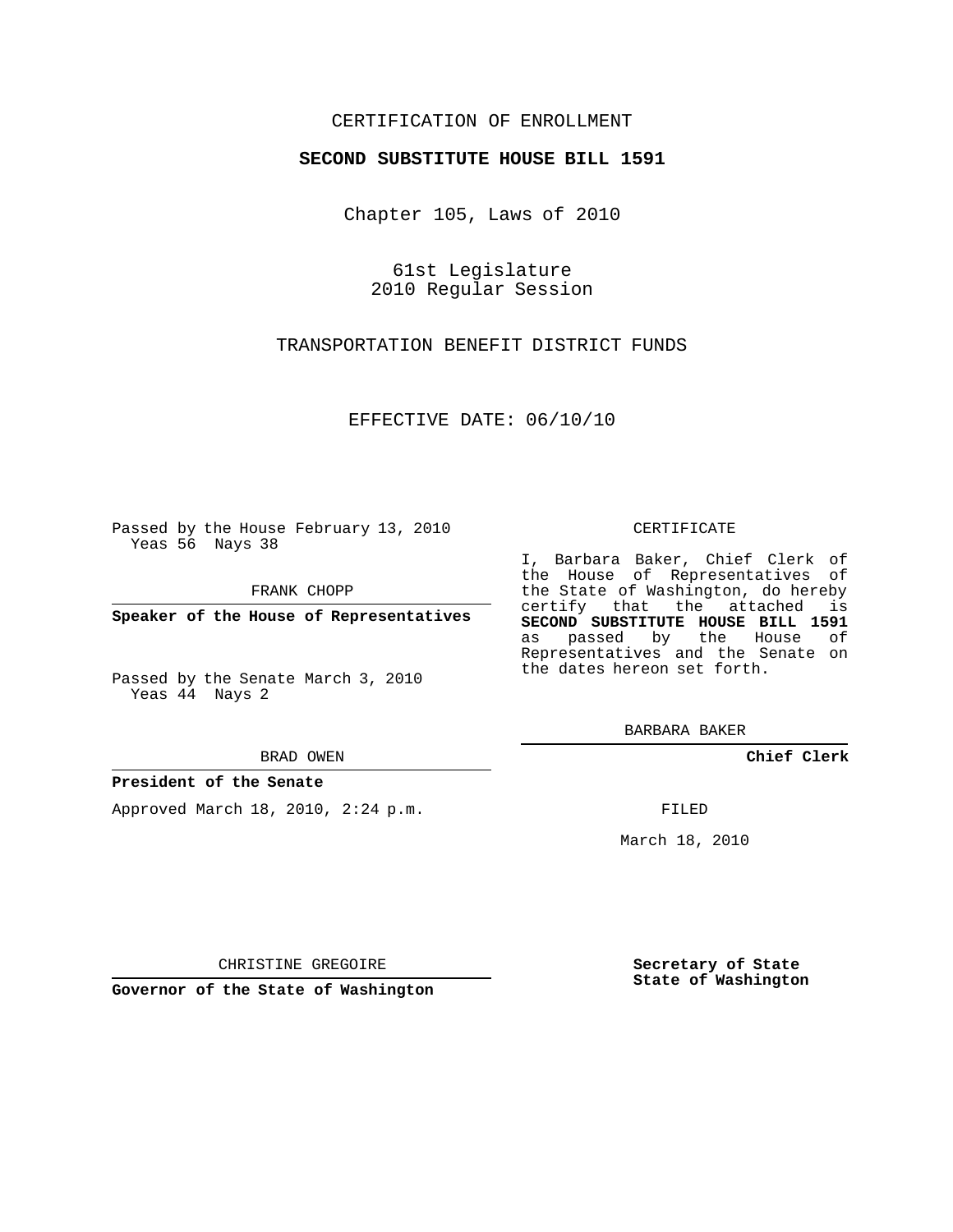# **SECOND SUBSTITUTE HOUSE BILL 1591** \_\_\_\_\_\_\_\_\_\_\_\_\_\_\_\_\_\_\_\_\_\_\_\_\_\_\_\_\_\_\_\_\_\_\_\_\_\_\_\_\_\_\_\_\_

\_\_\_\_\_\_\_\_\_\_\_\_\_\_\_\_\_\_\_\_\_\_\_\_\_\_\_\_\_\_\_\_\_\_\_\_\_\_\_\_\_\_\_\_\_

Passed Legislature - 2010 Regular Session

## **State of Washington 61st Legislature 2010 Regular Session**

**By** House Transportation (originally sponsored by Representatives Upthegrove, Clibborn, Simpson, and Liias)

READ FIRST TIME 01/25/10.

 1 AN ACT Relating to the use of certain transportation benefit 2 district funds; and amending RCW 36.73.015, 36.73.120, and 82.14.0455.

3 BE IT ENACTED BY THE LEGISLATURE OF THE STATE OF WASHINGTON:

 4 **Sec. 1.** RCW 36.73.015 and 2006 c 311 s 24 are each amended to read 5 as follows:

 6 The definitions in this section apply throughout this chapter 7 unless the context clearly requires otherwise.

 8 (1) "District" means a transportation benefit district created 9 under this chapter.

10 (2) "City" means a city or town.

 (3) "Transportation improvement" means a project contained in the 12 transportation plan of the state  $((\theta \hat{r}))_L$  a regional transportation 13 planning organization<sub>1</sub> city, county, or eligible jurisdiction as identified in RCW 36.73.020(2). A project may include investment in new or existing highways of statewide significance, principal arterials of regional significance, high capacity transportation, public transportation, and other transportation projects and programs of regional or statewide significance including transportation demand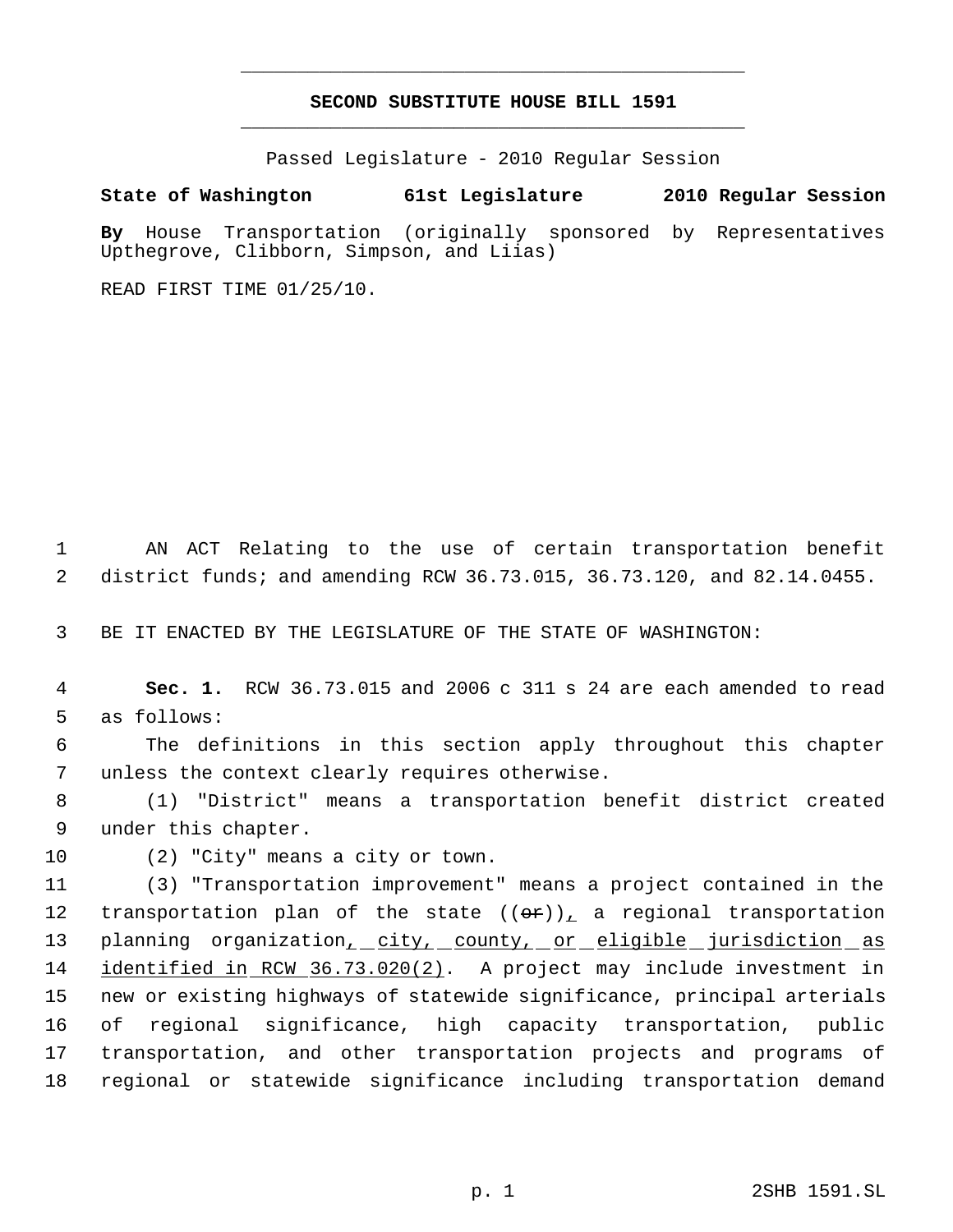management. Projects may also include the operation, preservation, and maintenance of these facilities or programs.

 **Sec. 2.** RCW 36.73.120 and 2007 c 329 s 4 are each amended to read as follows:

 (1) Subject to the provisions in RCW 36.73.065, a district may impose a fee or charge on the construction or reconstruction of commercial buildings, industrial buildings, or on any other commercial or industrial building or building space or appurtenance, or on the development, subdivision, classification, or reclassification of land for commercial purposes, only if done in accordance with chapter 39.92 RCW.

 (2) Any fee or charge imposed under this section shall be used 13 exclusively for transportation improvements ((constructed - by - a 14 district)) as defined in RCW 36.73.015. The fees or charges imposed must be reasonably necessary as a result of the impact of development, construction, or classification or reclassification of land on identified transportation needs.

 (3) If a county or city within the district area is levying a fee or charge for a transportation improvement, the fee or charge shall be credited against the amount of the fee or charge imposed by the district.

 **Sec. 3.** RCW 82.14.0455 and 2006 c 311 s 16 are each amended to read as follows:

 (1) Subject to the provisions in RCW 36.73.065, a transportation benefit district under chapter 36.73 RCW may fix and impose a sales and use tax in accordance with the terms of this chapter. The tax authorized in this section is in addition to any other taxes authorized by law and shall be collected from those persons who are taxable by the state under chapters 82.08 and 82.12 RCW upon the occurrence of any taxable event within the boundaries of the district. The rate of tax shall not exceed two-tenths of one percent of the selling price in the case of a sales tax, or value of the article used, in the case of a use tax. Except as provided in subsection (2) of this section, the tax may not be imposed for a period exceeding ten years. This tax, if not 35 imposed under the conditions of subsection (2) of this section, may be